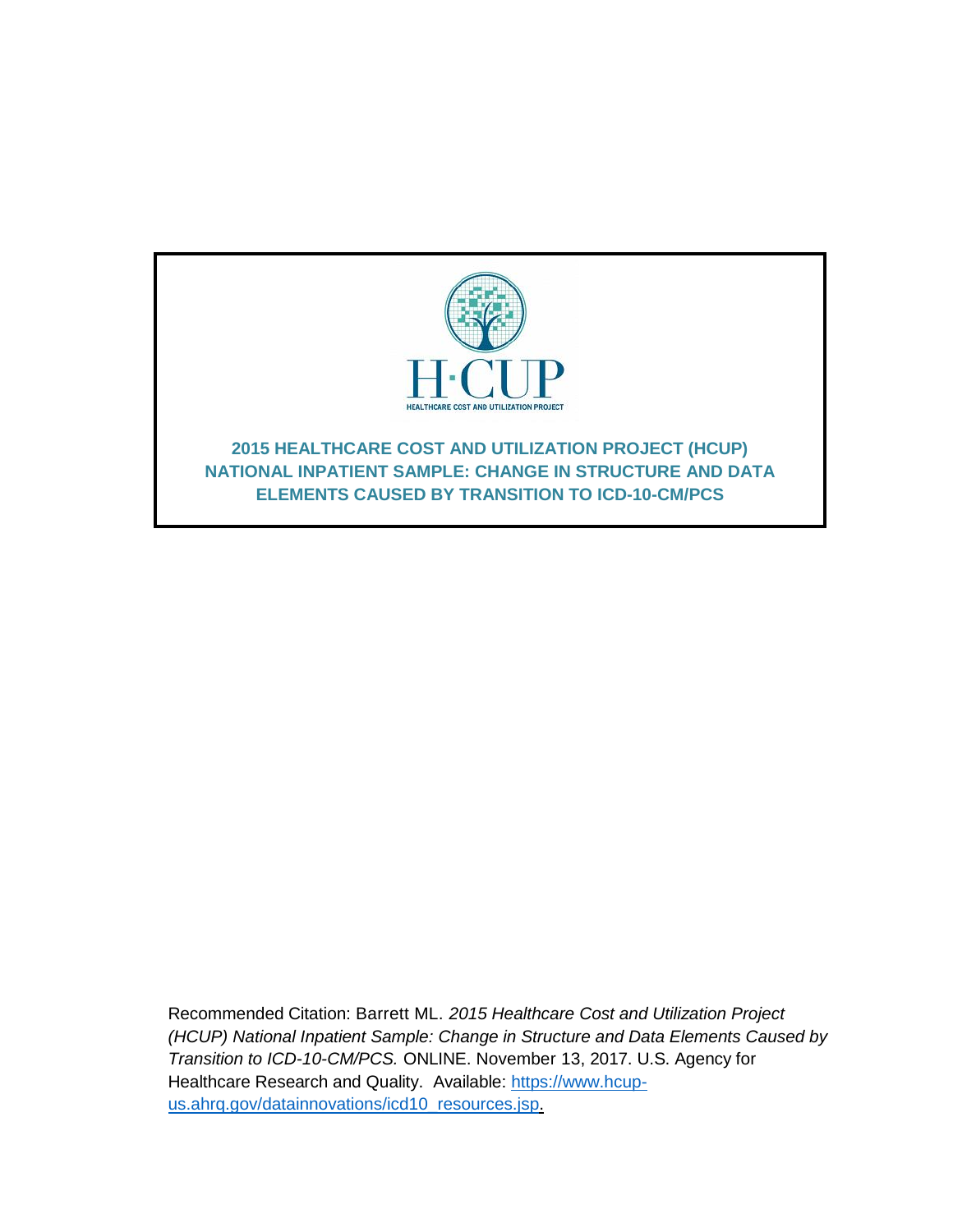## **TABLE OF CONTENTS**

| Data Elements in the 2015 NIS Related to ICD-9-CM and ICD-10-CM/PCS Codes 3              |  |
|------------------------------------------------------------------------------------------|--|
| Resources for Using Administrative Data with ICD-10-CM/PCS Diagnosis and Procedure Codes |  |
|                                                                                          |  |

#### **TABLE OF TABLES**

[Table 1. Names of Data Elements Based on Diagnosis and Procedure Codes in the Diagnosis](#page-5-0)  [and Procedure Groups Files, Q1Q3 with ICD-9-CM Codes and Q4 with ICD-10-CM Codes......](#page-5-0) 4

[Table 2. Names of Data Elements Based on Diagnoses and Procedure Codes in the Disease](#page-7-0)  [Severity Measures Files, Q1Q3 with ICD-9-CM Codes and Q4 with ICD-10-CM/PCS Codes](#page-7-0) .... 6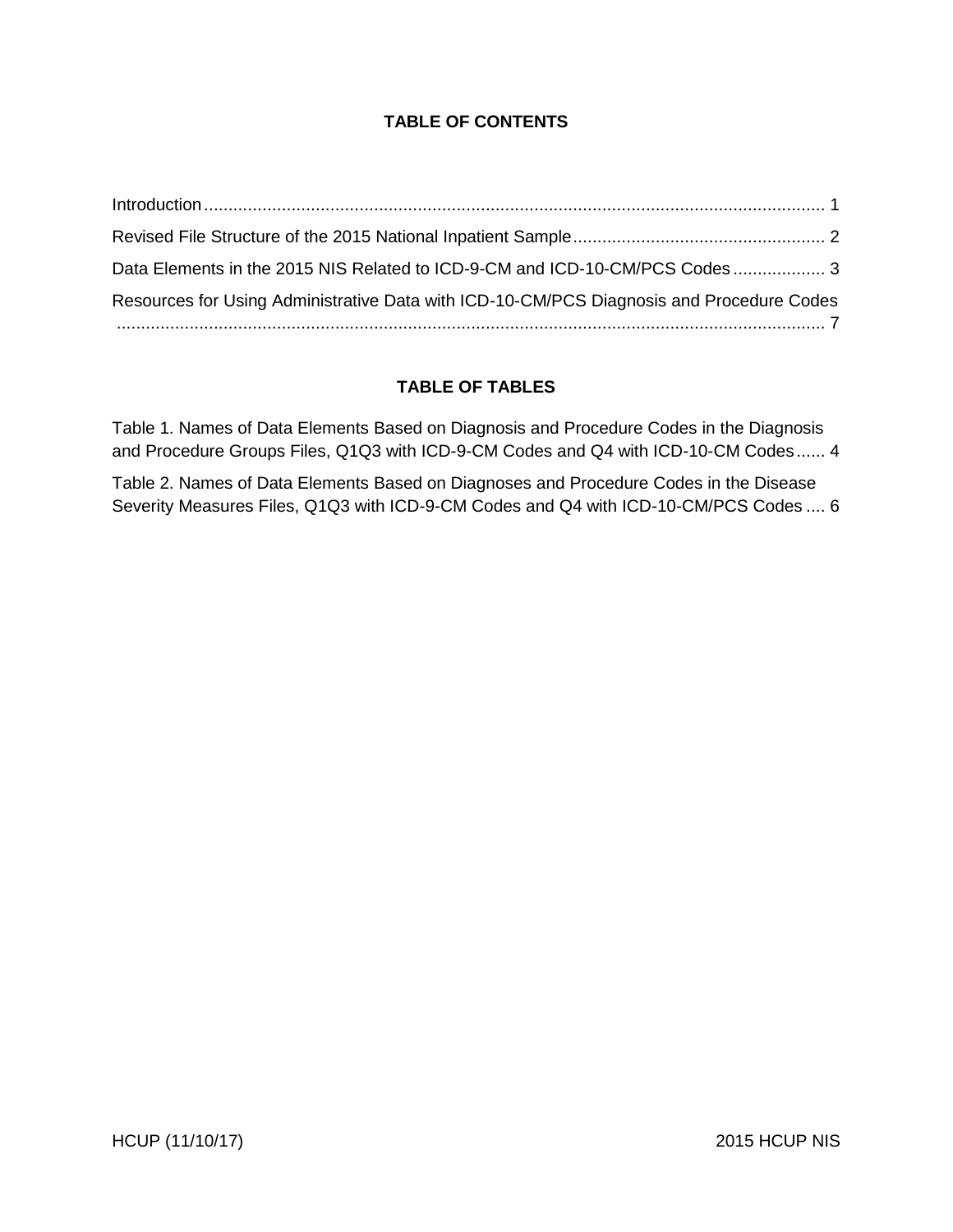## <span id="page-2-0"></span>**INTRODUCTION**

This document provides an overview of how the Healthcare Cost and Utilization Project (HCUP) 2015 National Inpatient Sample (NIS) has changed as a result of the introduction of ICD-10- CM/PCS. <sup>1</sup> On October 1, 2015, the United States transitioned from using ICD-9-CM to ICD-10- CM/PCS code sets for reporting clinical diagnoses and inpatient procedures. ICD-10-CM/PCS consists of two parts:

- ICD-10-CM: diagnosis coding on inpatient and outpatient data
- ICD-10-PCS: procedure coding on inpatient data.

The NIS is a database of hospital inpatient stays derived from billing data submitted by hospitals to statewide data organizations across the U.S. These inpatient data include clinical and resource use information typically available from discharge abstracts. Researchers and policy makers use the NIS to make national estimates of health care utilization, access, charges, quality, and outcomes. The NIS data files are annual, calendar-year files. The introduction of ICD-10-CM/PCS on October 1 means that the 2015 NIS includes a combination of codes:

- Nine months of the data with ICD-9-CM codes (Jan 1, 2015 to September 30, 2015)
- Three months of data with ICD-10-CM/PCS codes (October 1, 2015 to December 31, 2015).

To alert users to this change in the data, the file structure of the 2015 NIS differs from the annual files for other data years. In the 2015 NIS, the first three quarters of data (with ICD-9- CM codes) are stored separately from the fourth quarter of data (with ICD-10-CM/PCS codes). In addition, the names of diagnosis- and procedure-related data elements under ICD-10- CM/PCS have been changed to identify the coding scheme. **Data elements based on the HCUP Tools that are derived from ICD-10-CM/PCS codes are not included in the fourth quarter data, but beta version of the programs to assign the HCUP Tools are available for download on the [HCUP Tools & Software](https://www.hcup-us.ahrq.gov/tools_software.jsp) section of the HCUP-US Web site.**

This document outlines the revised file structure of the HCUP NIS in 2015, describes the changes to diagnosis- and procedure-related data elements under ICD-10-CM/PCS, and provides resources to aid HCUP data users in using these files and data elements based on ICD-9-CM and ICD-10-CM/PCS codes.

<sup>1</sup> ICD-9-CM: International Classification of Diseases, Ninth Revision, Clinical Modification;

ICD-10-CM/PCS: International Classification of Diseases, Tenth Revision, Clinical Modification/Procedure Coding System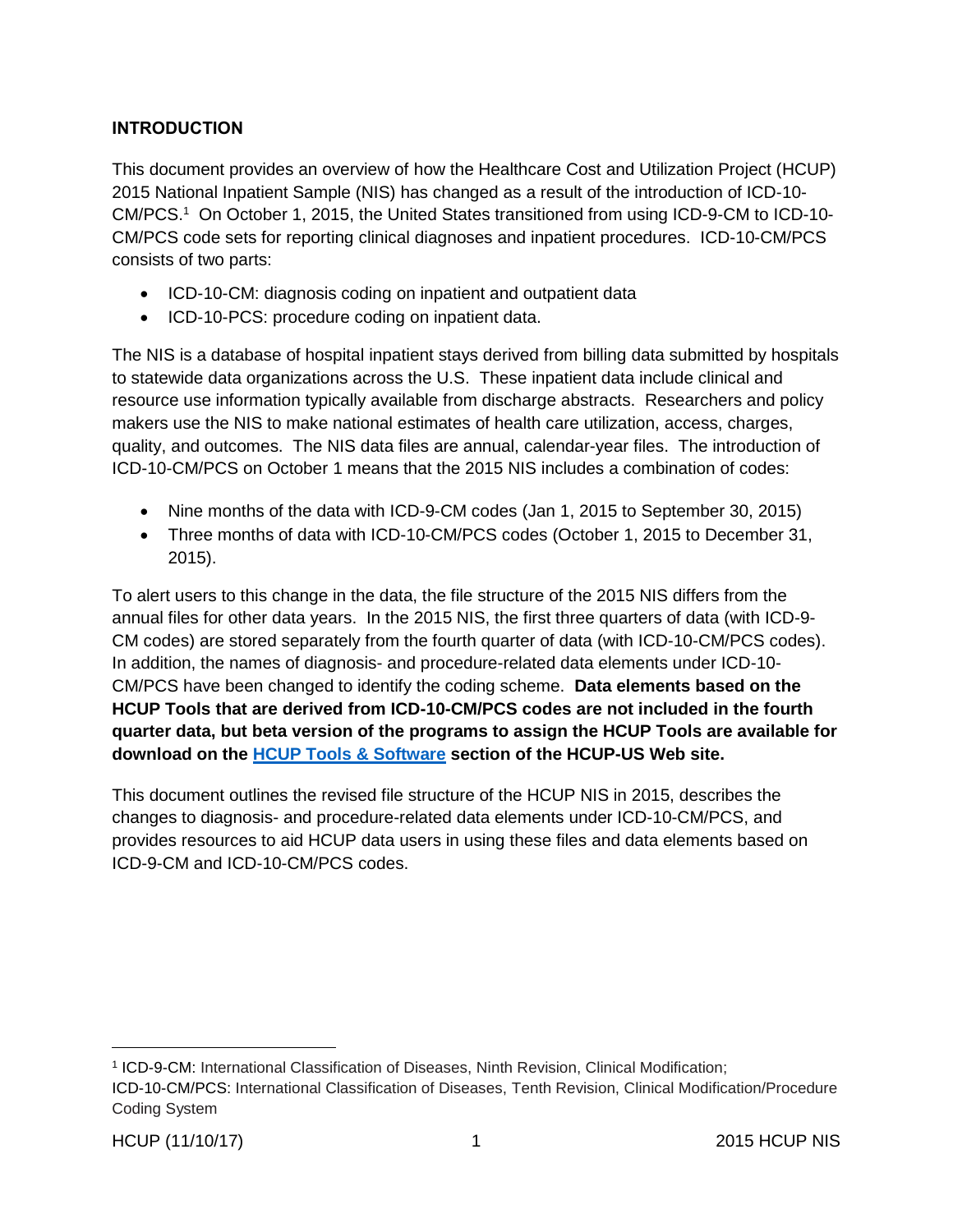#### <span id="page-3-0"></span>REVISED FILE STRUCTURE OF THE 2015 NATIONAL INPATIENT SAMPLE

Because of the transition to ICD-10-CM/PCS on October 1, 2015, the 2015 NIS file structure and the location of many of the data elements within the files has changed.

- The **Core File** continues to be a file containing commonly used data elements (e.g., age, expected primary payer, total charges). The difference in 2015 is that all diagnosis and procedure data elements, including any data elements derived from diagnoses and procedures, have been moved out of the Core File and into the Diagnosis and Procedure Groups Files.
- The **Diagnosis and Procedure Groups File** has been split into two files by discharge quarter (Q1Q3 indicating discharge quarters 1-3 with ICD-9-CM data and Q4 for discharge quarter 4 with ICD-10-CM/PCS data).
	- o **Diagnosis and Procedure Groups File for Q1Q3**—Nine months of 2015 data with data elements based on ICD-9-CM codes (discharges from Jan 1, 2015 – September 30, 2015). The Q1Q3 file includes diagnosis and procedure codes in addition to data elements based on ICD-9-CM codes such as Diagnosis Related Groups (DRGs), Clinical Classification Software (CCS) categories for diagnoses and procedures, and other data elements derived from AHRQ software tools.
	- o **Diagnosis and Procedure Groups File for Q4**—Three months of 2015 data with data elements based on ICD-10-CM/PCS codes (discharges from October 1, 2015 – December 31, 2015). The Q4 file includes the ICD-10-CM/PCS diagnosis and procedure codes in data elements with the prefix "I10\_". Data elements derived from AHRQ software tools are not available in the Q4 file because the ICD-10-CM/PCS versions are still under development.<sup>2</sup>
- The **Disease Severity Measures File** has been split into two files by discharge quarter.
	- o **Disease Severity Measures File for Q1Q3**—Nine months of 2015 data with data elements associated with the 3M All Payer Refined Diagnosis Related Groups (APR-DRGs) and the Elixhauser Comorbidity Software that are based on ICD-9-CM codes (discharges from Jan 1, 2015 – September 30, 2015)
	- o **Disease Severity Measures File for Q4**—Three months of 2015 data with data elements associated with the 3M APR-DRGs based on ICD-10-CM/PCS codes (discharges from October 1, 2015 – December 31, 2015). The Elixhauser Comorbidity Software indicators are not available in the Q4 file because the ICD-10-CM version of the software is still under development.
- The **Hospital Weights file** continues to include data elements related to hospital characteristics.

<sup>2</sup> Beta versions of the HCUP Tools & Software for ICD-10-CM/PCS are available on the [HCUP User](https://www.hcup-us.ahrq.gov/tools_software.jsp)  [Support Web site.](https://www.hcup-us.ahrq.gov/tools_software.jsp)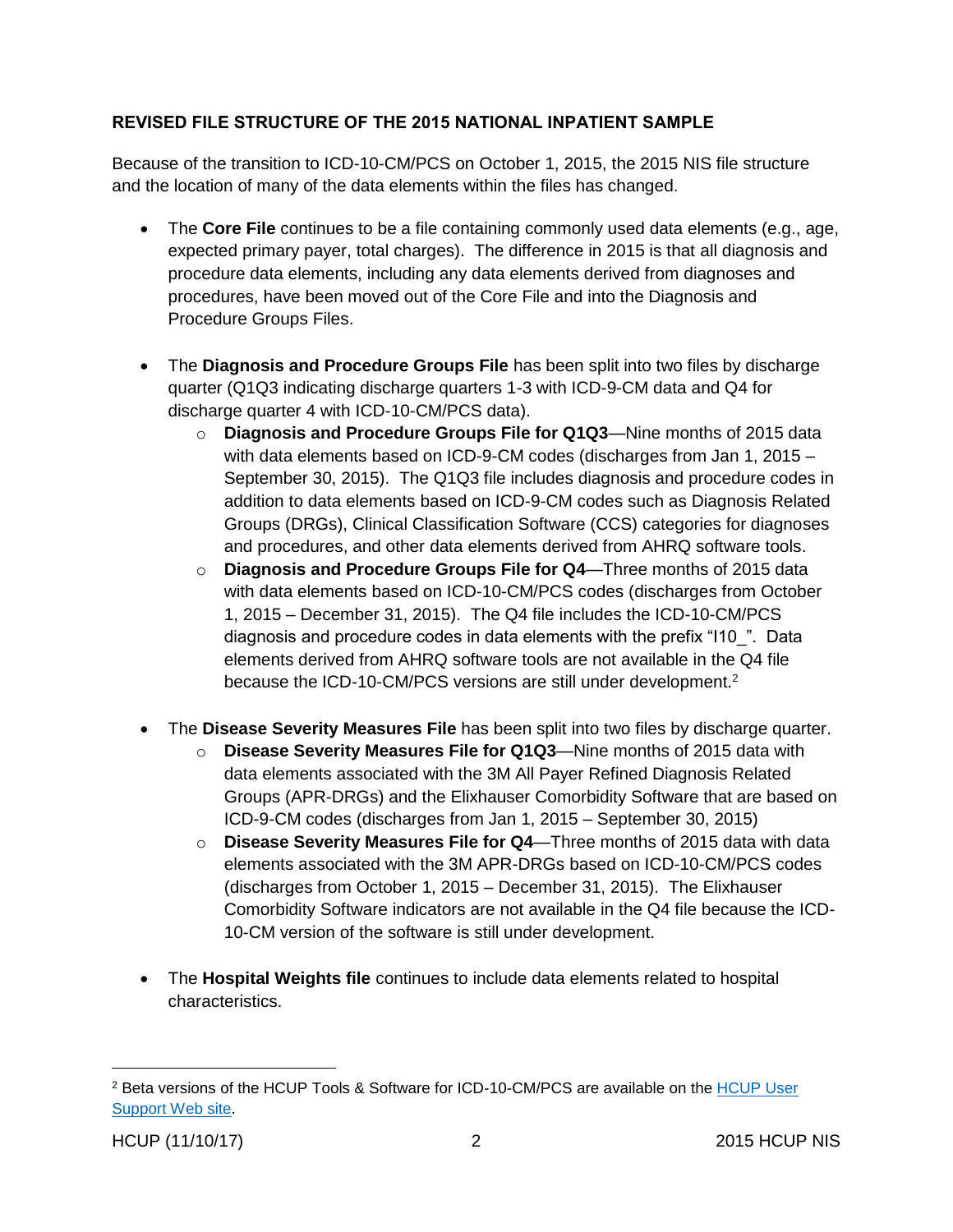### <span id="page-4-0"></span>DATA ELEMENTS IN THE 2015 NIS RELATED TO ICD-9-CM AND ICD-10-CM/PCS CODES

Almost all of the diagnosis- and procedure-related data elements that are based on ICD-10- CM/PCS data have different data element names than the ICD-9-CM version. Exceptions include data elements that are based on third-party proprietary software such as Diagnosis-Related Groups (DRGs) and the 3M All Patient Refined-DRG (APR-DRG).

No data elements related to diagnosis and procedure codes are included in the 2015 NIS Core or Hospital Files. Tables 1 and 2 provide the list of data element names based on the ICD-9- CM and ICD-10-CM/PCS coding systems and their file location in the 2015 NIS:

- Table 1 includes all data elements based on *diagnosis and procedure codes* in the Diagnosis and Procedure Groups Files
- Table 2 includes all data elements based on *diagnosis and procedure codes* in the Disease Severity Measures Files.

Complete documentation of the 2015 HCUP NIS can be found on the HCUP User Support (HCUP-US) Web site at [www.hcup-us.ahrq.gov/db/nation/nis/nisdbdocumentation.jsp.](http://www.hcup-us.ahrq.gov/db/nation/nis/nisdbdocumentation.jsp)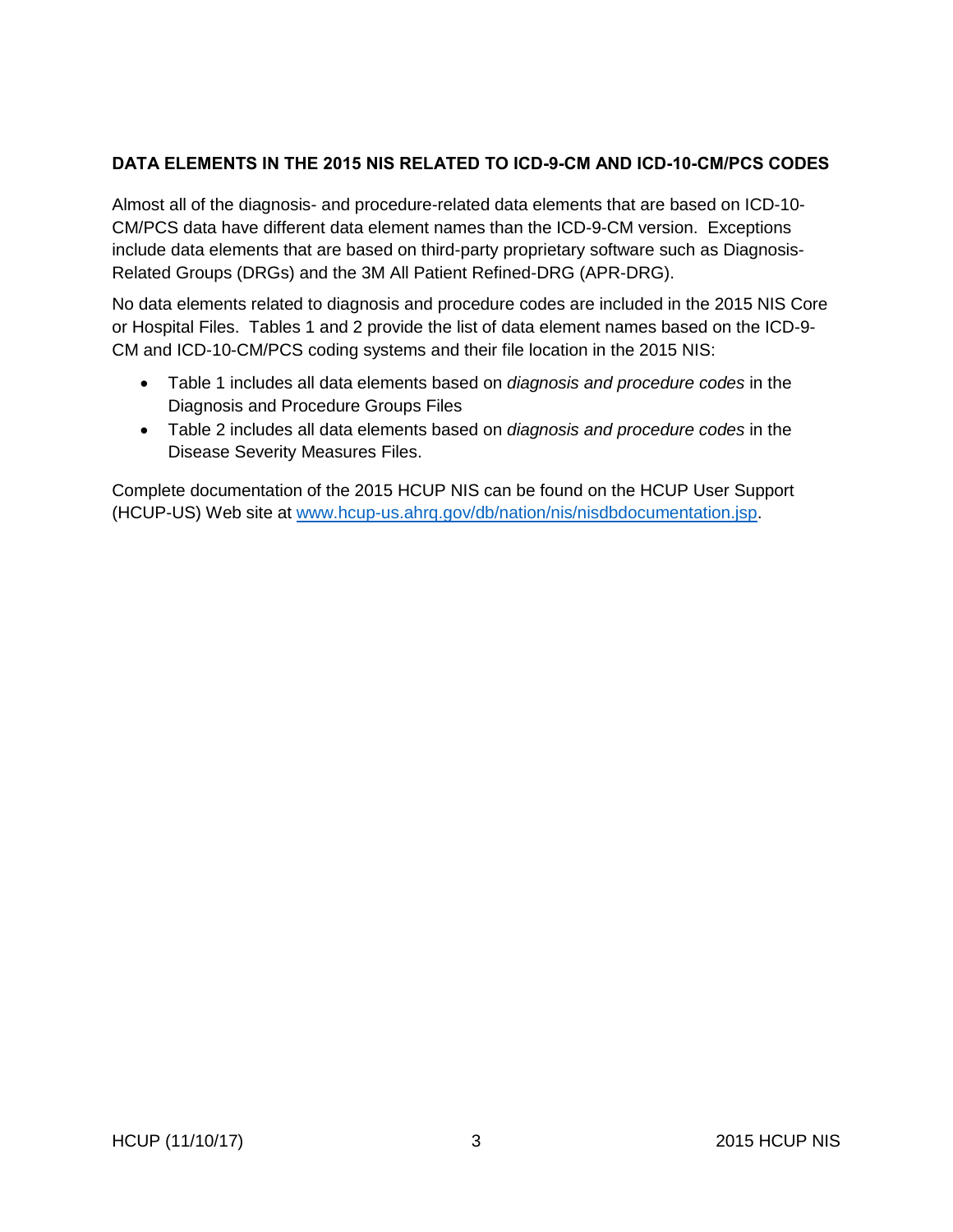# <span id="page-5-0"></span>**Table 1. Names of Data Elements Based on Diagnosis and Procedure Codes in the Diagnosis and Procedure Groups Files, Q1Q3 with ICD-9-CM Codes and Q4 with ICD-10- CM Codes**

|                                                      | <b>ICD-9-CM Data Element</b> | <b>ICD-10-CM Data Element</b> |  |  |
|------------------------------------------------------|------------------------------|-------------------------------|--|--|
| <b>HCUP Data Element</b>                             | Included in the              | Included in the               |  |  |
| <b>Description<sup>a</sup></b>                       | Q1Q3 Diagnosis and           | Q4 Diagnosis and              |  |  |
|                                                      | <b>Procedure Groups File</b> | <b>Procedure Groups File</b>  |  |  |
| Data Elements based on Diagnoses Only                |                              |                               |  |  |
| Diagnoses                                            | DX1-DX30                     | 110_DX1-110_DX30              |  |  |
| Number of diagnoses                                  | <b>NDX</b>                   | $110$ NDX                     |  |  |
| Diagnosis version                                    | <b>DXVER</b>                 | <b>DXVER</b>                  |  |  |
| CCS for diagnoses                                    | DXCCS1-DXCCS30               | Not available <sup>b</sup>    |  |  |
| MCC for principal diagnosis                          | DXMCCS1                      | Not available <sup>b</sup>    |  |  |
| Chronic flag                                         | CHRON1-CHRON30               | Not available <sup>b</sup>    |  |  |
| Number of chronic conditions                         | <b>NCHRONIC</b>              | Not available <sup>b</sup>    |  |  |
| Body system                                          | BODYSYSTEM1-                 | Not available <sup>b</sup>    |  |  |
|                                                      | BODYSYSTEM30                 |                               |  |  |
| External cause diagnoses                             | ECODE1-ECODE4                | I10_ECAUSE1-                  |  |  |
|                                                      | (External cause of injury    | <b>I10_ECAUSE4</b>            |  |  |
|                                                      | codes)                       | (External cause of morbidity  |  |  |
|                                                      |                              | codes)                        |  |  |
| Number of E codes                                    | <b>NECODE</b>                | <b>I10_NECause</b>            |  |  |
| CCS for external cause                               | E CCS1-E CCS4                | Not available <sup>b</sup>    |  |  |
| MCC for first external cause                         | E MCCS1                      | Not available <sup>b</sup>    |  |  |
| Diagnosis indicating in-                             | <b>HOSPBRTH</b>              | Not available <sup>c</sup>    |  |  |
| hospital birth                                       |                              |                               |  |  |
| Data Elements based on Procedures Only               |                              |                               |  |  |
| Procedure vector                                     | <b>PR1-PR15</b>              | I10_PR1-I10_PR15              |  |  |
| <b>Procedure Version</b>                             | <b>PRVER</b>                 | <b>PRVER</b>                  |  |  |
| Number of procedures                                 | <b>NPR</b>                   | <b>I10_NPR</b>                |  |  |
| Day of procedure                                     | PRDAY1-PRDAY15               | PRDAY1-PRDAY15                |  |  |
| CCS for procedures                                   | PRCCS1-PRCCS15               | Not available <sup>b</sup>    |  |  |
| MCC for first procedure                              | PRMCCS1                      | Not available <sup>b</sup>    |  |  |
| Procedure class                                      | PCLASS1-PCLASS15             | Not available <sup>b</sup>    |  |  |
| Flag for major operating                             | <b>ORPROC</b>                | Not available <sup>d</sup>    |  |  |
| procedure                                            |                              |                               |  |  |
| Data Elements based on Both Diagnoses and Procedures |                              |                               |  |  |
| <b>DRG</b> version                                   | <b>DRGVER</b>                | <b>DRGVER</b>                 |  |  |
| DRG in use on discharge date                         | <b>DRG</b>                   | <b>DRG</b>                    |  |  |
| DRG in use on discharge                              | DRG NoPOA                    | DRG_NoPOA                     |  |  |
| date, calculated without POA                         |                              |                               |  |  |
| MDC in effect on discharge                           | <b>MDC</b>                   | <b>MDC</b>                    |  |  |
| date                                                 |                              |                               |  |  |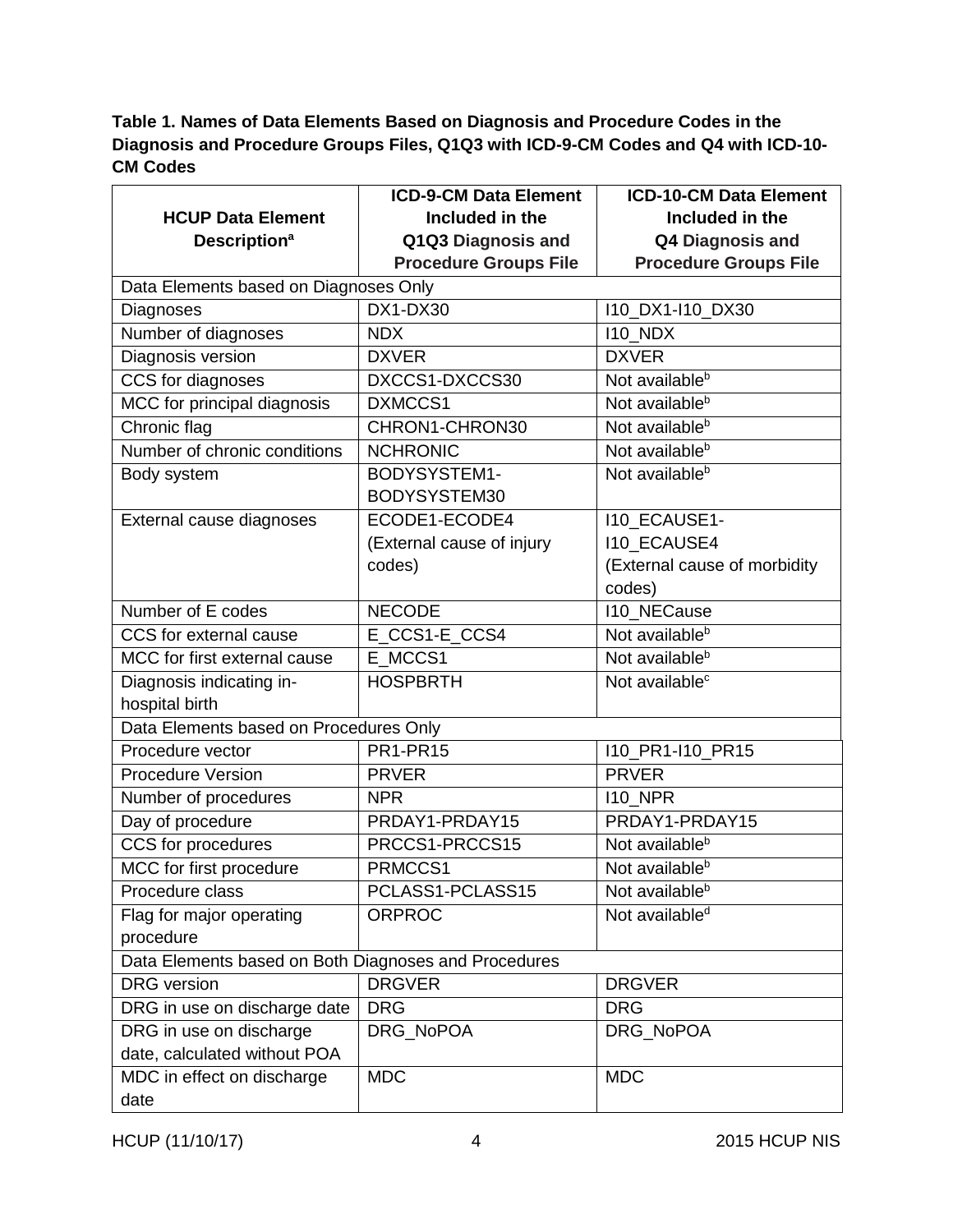|                                 | <b>ICD-9-CM Data Element</b> | <b>ICD-10-CM Data Element</b> |
|---------------------------------|------------------------------|-------------------------------|
| <b>HCUP Data Element</b>        | Included in the              | Included in the               |
| <b>Description<sup>a</sup></b>  | Q1Q3 Diagnosis and           | <b>Q4 Diagnosis and</b>       |
|                                 | <b>Procedure Groups File</b> | <b>Procedure Groups File</b>  |
| MDC in use on discharge         | MDC NoPOA                    | MDC NoPOA                     |
| date, calculated without POA    |                              |                               |
| Flag for neonatal, maternal, or | <b>NEOMAT</b>                | Not available <sup>e</sup>    |
| mixed record                    |                              |                               |
| Hospital service line           | <b>SERVICELINE</b>           | Not available <sup>f</sup>    |

Abbreviations: CCS, Clinical Classifications Software; DRG, Diagnosis-Related Group; HCUP, Healthcare Cost and Utilization Project; ICD, International Classification of Diseases; ICD-9-CM, International Classification of Diseases, Ninth Revision, Clinical Modification; ICD-10-CM, International Classification of Diseases, Tenth Revision, Clinical Modification; MCC, multiple chronic conditions; MDC, Major Diagnostic Category.

a Detailed descriptions of the HCUP data elements are available on the HCUP User Support Web site under [NIS database documentation.](https://www.hcup-us.ahrq.gov/db/nation/nis/nisdbdocumentation.jsp)

<sup>b</sup> Data elements derived from HCUP software tools are not available on the Q4 file because the ICD-10- CM/PCS versions are under development. If an ICD-10-CM/PCS version of AHRQ software tools are needed, please refer to the HCUP [Tools and Software](https://www.hcup-us.ahrq.gov/tools_software.jsp) section of the HCUP-US Web site.

<sup>c</sup> A definition of HOSPBRTH has not been developed using ICD-10-CM diagnosis codes.

<sup>d</sup> ORPROC is derived from the procedure class which is not available on the Q4 file; therefore, ORPROC also is not available.

<sup>e</sup> A definition of NEOMAT has not been developed using ICD-10-CM/PCS codes.

 $f$  SERVICELINE is derived from the principal diagnosis CCS and DRGs. Because the diagnosis CCS is not available on the Q4 file, SERVICELINE also is not available.

.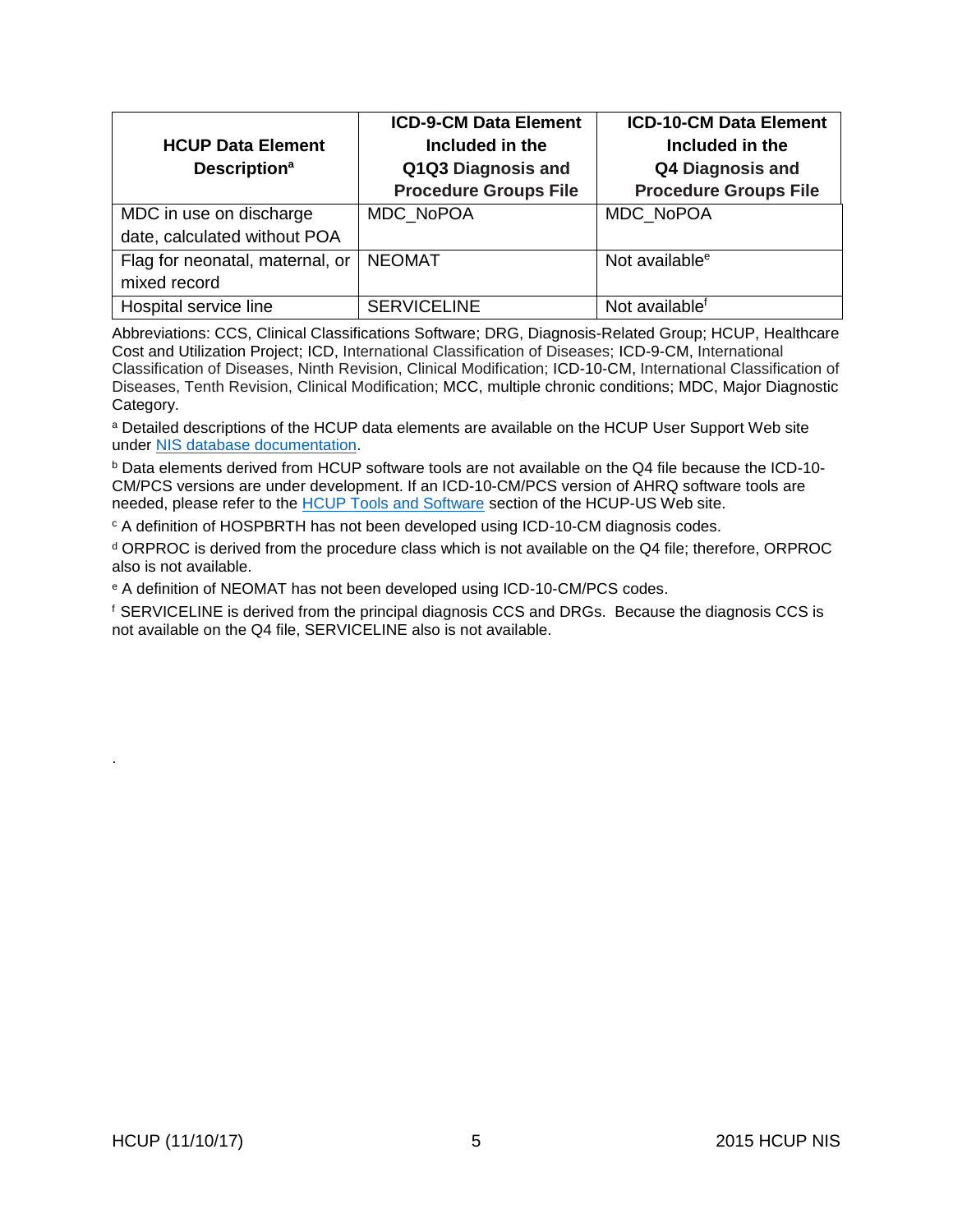### <span id="page-7-0"></span>**Table 2. Names of Data Elements Based on Diagnoses and Procedure Codes in the Disease Severity Measures Files, Q1Q3 with ICD-9-CM Codes and Q4 with ICD-10- CM/PCS Codes**

|                                                             | ICD-9-CM                     | ICD-10-CM/PCS                |
|-------------------------------------------------------------|------------------------------|------------------------------|
| <b>HCUP Data Element</b><br><b>Description</b> <sup>a</sup> | <b>Data Element</b>          | <b>Data Element</b>          |
|                                                             | Included in the              | Included in the              |
|                                                             | Q1Q3 Disease Severity        | <b>Q4 Disease Severity</b>   |
|                                                             | <b>Measures File</b>         | <b>Measures File</b>         |
| <b>Elixhauser Comorbidity</b>                               | $CM$ < name of comorbidity > | Not available <sup>b</sup>   |
| Software data elements                                      | There are 29 different       |                              |
|                                                             | comorbidity data elements.   |                              |
| All patient refined-DRG                                     | <b>APRDRG</b>                | <b>APRDRG</b>                |
| All patient refined-DRG:                                    | <b>APRDRG_Risk_Mortality</b> | <b>APRDRG_Risk_Mortality</b> |
| risk of mortality subclass                                  |                              |                              |
| All patient refined-DRG:                                    | <b>APRDRG_Severity</b>       | APRDRG_Severity              |
| severity of illness subclass                                |                              |                              |

Abbreviations: DRG, Diagnosis-Related Group; HCUP, Healthcare Cost and Utilization Project; ICD-9- CM, International Classification of Diseases, Ninth Revision, Clinical Modification; ICD-10-CM/PCS, International Classification of Diseases, Tenth Revision, Clinical Modification and Procedure Coding System.

a Detailed descriptions of the HCUP data elements are available on the HCUP User Support Web site under [NIS database documentation.](https://www.hcup-us.ahrq.gov/db/nation/nis/nisdbdocumentation.jsp)

<sup>b</sup> Data elements derived from HCUP software tools are not available on the Q4 file because the ICD-10- CM/PCS versions are under development. If an ICD-10-CM/PCS version of AHRQ software tools are needed, please refer to the **HCUP Tools and Software** section of the HCUP-US Web site.